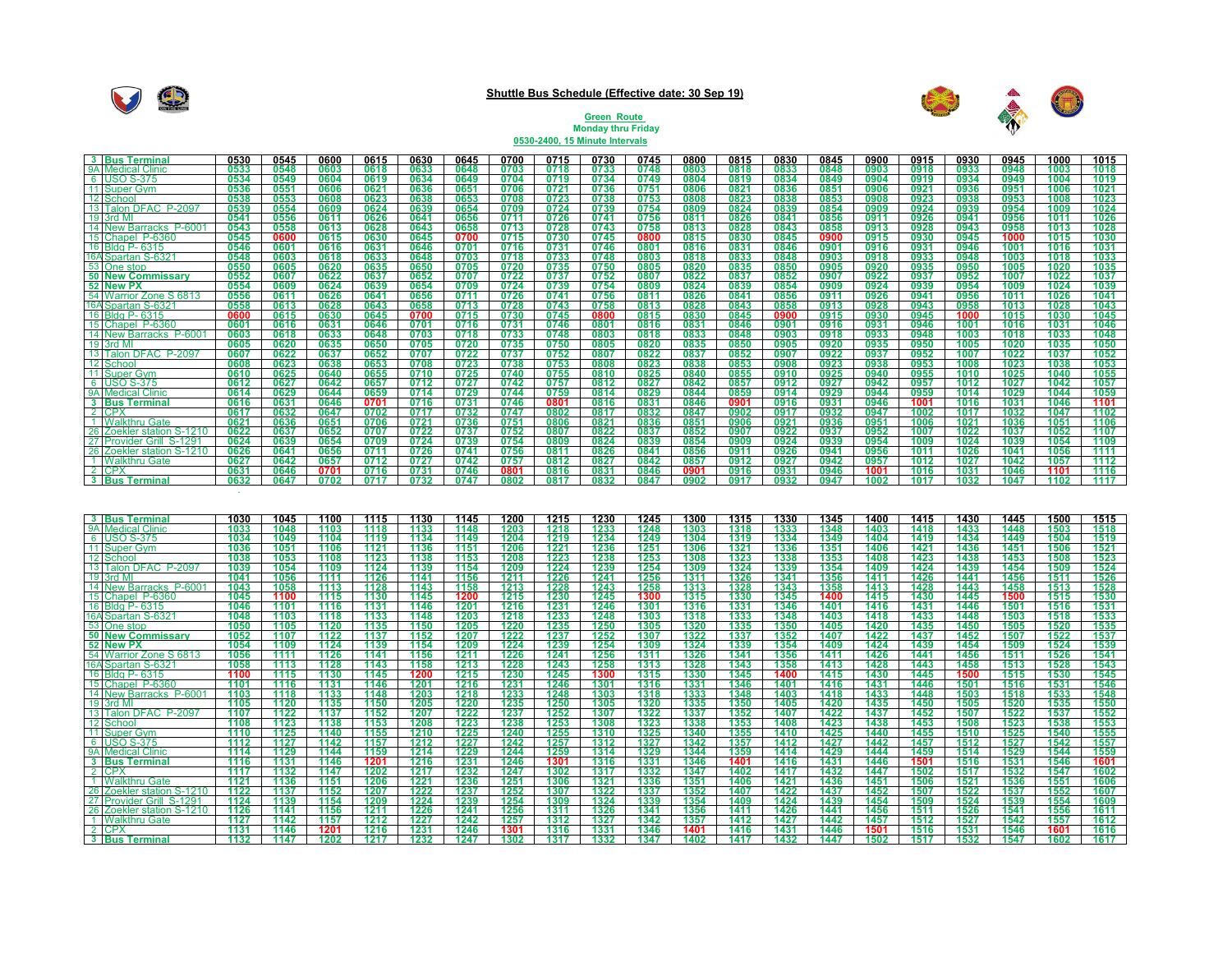| <b>3</b> Bus Terminal                                 | 1530         | 1545         | 1600         | 1615         | 1630         | 1645         | 1700         | 1715         | 1730         | 1745         | 1800         | 1815         | 1830         | 1845         | 1900         | 1915         | 1930         | 1945         | 2000         | 2015         |
|-------------------------------------------------------|--------------|--------------|--------------|--------------|--------------|--------------|--------------|--------------|--------------|--------------|--------------|--------------|--------------|--------------|--------------|--------------|--------------|--------------|--------------|--------------|
| 9A Medical Clinic                                     | 1533         | 1548         | 1603         | 1618         | 1633         | 1648         | 1703         | 1718         | 1733         | 1748         | 1803         | 1818         | 1833         | 1848         | 1903         | 1918         | 1933         | 1948         | 2003         | 2018         |
| 6 USO S-375                                           | 1534         | 1549         | 1604         | 1619         | 1634         | 1649         | 1704         | 1719         | 1734         | 1749         | 1804         | 1819         | 1834         | 1849         | 1904         | 1919         | 1934         | 1949         | 2004         | 2019         |
| 11 Super Gym                                          | 1536         | 1551         | 1606         | 1621         | 1636         | 1651         | 1706         | 1721         | 1736         | 1751         | 1806         | 1821         | 1836         | 1851         | 1906         | 1921         | 1936         | 1951         | 2006         | 2021         |
| 12 School                                             | 1538         | 1553         | 1608         | 1623         | 1638         | 1653         | 1708         | 1723         | 1738         | 1753         | 1808         | 1823         | 1838         | 1853         | 1908         | 1923         | 1938         | 1953         | 2008         | 2023         |
| 13 Talon DFAC P-2097                                  | 1539         | 1554         | 1609         | 1624         | 1639         | 1654         | 1709         | 1724         | 1739         | 1754         | 1809         | 1824         | 1839         | 1854         | 1909         | 1924         | 1939         | 1954         | 2009         | 2024         |
| 19 3rd MI                                             | 1541         | 1556         | 1611         | 1626         | 1641         | 1656         | 1711         | 1726         | 1741         | 1756         | 1811         | 1826         | 1841         | 1856         | 1911         | 1926         | 1941         | 1956         | 2011         | 2026         |
| 14 New Barracks P-6001                                | 1543         | 1558         | 1613         | 1628         | 1643         | 1658         | 1713         | 1728         | 1743         | 1758         | 1813         | 1828         | 1843         | 1858         | 1913         | 1928         | 1943         | 1958         | 2013         | 2028         |
| 15 Chapel P-6360                                      | 1545         | 1600         | 1615         | 1630         | 1645         | 1700         | 1715         | 1730         | 1745         | 1800         | 1815         | 1830         | 1845         | 1900         | 1915         | 1930         | 1945         | 2000         | 2015         | 2030         |
| 16 Bldg P- 6315                                       | 1546         | 1601         | 1616         | 1631         | 1646         | 1701         | 1716         | 1731         | 1746         | 1801         | 1816         | 1831         | 1846         | 1901         | 1916         | 1931         | 1946         | 2001         | 2016         | 2031         |
| 16A Spartan S-6321                                    | 1548         | 1603         | 1618         | 1633         | 1648         | 1703         | 1718         | 1733         | 1748         | 1803         | 1818         | 1833         | 1848         | 1903         | 1918         | 1933         | 1948         | 2003         | 2018         | 2033         |
| 53 One stop                                           | 1550         | 1605         | 1620         | 1635         | 1650         | 1705         | 1720         | 1735         | 1750         | 1805         | 1820         | 1835         | 1850         | 1905         | 1920         | 1935         | 1950         | 2005         | 2020         | 2035         |
| <b>50 New Commissary</b>                              | 1552         | 1607         | 1622         | 1637         | 1652         | 1707         | 1722         | 1737         | 1752         | 1807         | 1822         | 1837         | 1852         | 1907         | 1922         | 1937         | 1952         | 2007         | 2022         | 2037         |
| 52 New PX                                             | 1554         | 1609         | 1624         | 1639         | 1654         | 1709         | 1724         | 1739         | 1754         | 1809         | 1824         | 1839         | 1854         | 1909         | 1924         | 1939         | 1954         | 2009         | 2024         | 2039         |
| 54 Warrior Zone S 6813                                | 1556         | 1611         | 1626         | 1641         | 1656         | 1711         | 1726         | 1741         | 1756         | 1811         | 1826         | 1841         | 1856         | 1911         | 1926         | 1941         | 1956         | 2011         | 2026         | 2041         |
| 16A Spartan S-6321                                    | 1558         | 1613         | 1628         | 1643         | 1658         | 1713         | 1728         | 1743         | 1758         | 1813         | 1828         | 1843         | 1858         | 1913         | 1928         | 1943         | 1958         | 2013         | 2028         | 2043         |
| 16 Bldg P-6315                                        | 1600         | 1615         | 1630         | 1645         | 1700         | 1715         | 1730         | 1745         | 1800         | 1815         | 1830         | 1845         | 1900         | 1915         | 1930         | 1945         | 2000         | 2015         | 2030         | 2045         |
| 15 Chapel P-6360                                      | 1601         | 1616         | 1631         | 1646         | 1701         | 1716         | 1731         | 1746         | 1801         | 1816         | 1831         | 1846         | 1901         | 1916         | 1931         | 1946         | 2001         | 2016         | 2031         | 2046         |
| 14 New Barracks P-6001                                | 1603         | 1618         | 1633         | 1648         | 1703         | 1718         | 1733         | 1748         | 1803         | 1818         | 1833         | 1848         | 1903         | 1918         | 1933         | 1948         | 2003         | 2018         | 2033         | 2048         |
| 19 3rd MI                                             | 1605         | 1620         | 1635         | 1650         | 1705         | 1720         | 1735         | 1750         | 1805         | 1820         | 1835         | 1850         | 1905         | 1920         | 1935         | 1950         | 2005         | 2020         | 2035         | 2050         |
| 13 Talon DFAC P-2097                                  | 1607         | 1622         | 1637         | 1652         | 1707         | 1722         | 1737         | 1752         | 1807         | 1822         | 1837         | 1852         | 1907         | 1922         | 1937         | 1952         | 2007         | 2022         | 2037         | 2052         |
| 12 School                                             | 1608         | 1623         | 1638         | 1653         | 1708         | 1723         | 1738         | 1753         | 1808         | 1823         | 1838         | 1853         | 1908         | 1923         | 1938         | 1953         | 2008         | 2023         | 2038         | 2053         |
| 11 Super Gym                                          | 1610         | 1625         | 1640         | 1655         | 1710         | 1725         | 1740         | 1755         | 1810         | 1825         | 1840         | 1855         | 1910         | 1925         | 1940         | 1955         | 2010         | 2025         | 2040         | 2055         |
| 6 USO S-375                                           | 1612         | 1627         | 1642         | 1657         | 1712         | 1727         | 1742         | 1757         | 1812         | 1827         | 1842         | 1857         | 1912         | 1927         | 1942         | 1957         | 2012         | 2027         | 2042         | 2057         |
| 9A Medical Clinic                                     | 1614         | 1629         | 1644         | 1659         | 1714         | 1729         | 1744         | 1759         | 1814         | 1829         | 1844         | 1859         | 1914         | 1929         | 1944         | 1959         | 2014         | 2029         | 2044         | 2059         |
| 3 Bus Terminal                                        | 1616         | 1631         | 1646         | 1701         | 1716         | 1731         | 1746         | 1801         | 1816         | 1831         | 1846         | 1901         | 1916         | 1931         | 1946         | 2001         | 2016         | 2031         | 2046         | 2101         |
| 2 CPX                                                 | 1617         | 1632         | 1647         | 1702         | 1717         | 1732         | 1747         | 1802         | 1817         | 1832         | 1847         | 1902         | 1917         | 1932         | 1947         | 2002         | 2017         | 2032         | 2047         | 2102         |
| 1 Walkthru Gate                                       | 1621<br>1622 | 1636<br>1637 | 1651<br>1652 | 1706<br>1707 | 1721<br>1722 | 1736<br>1737 | 1751<br>1752 | 1806<br>1807 | 1821<br>1822 | 1836<br>1837 | 1851<br>1852 | 1906<br>1907 | 1921<br>1922 | 1936<br>1937 | 1951<br>1952 | 2006<br>2007 | 2021<br>2022 | 2036<br>2037 | 2051<br>2052 | 2106<br>2107 |
| 26 Zoekler station S-1210<br>27 Provider Grill S-1291 | 1624         | 1639         | 1654         | 1709         | 1724         | 1739         | 1754         | 1809         | 1824         | 1839         | 1854         | 1909         | 1924         | 1939         | 1954         | 2009         | 2024         | 2039         | 2054         | 2109         |
| 26 Zoekler station S-1210                             | 1626         | 1641         | 1656         | 1711         | 1726         | 1741         | 1756         | 1811         | 1826         | 1841         | 1856         | 1911         | 1926         | 1941         | 1956         | 2011         | 2026         | 2041         | 2056         | 2111         |
| 1 Walkthru Gate                                       | 1627         | 1642         | 1657         | 1712         | 1727         | 1742         | 1757         | 1812         | 1827         | 1842         | 1857         | 1912         | 1927         | 1942         | 1957         | 2012         | 2027         | 2042         | 2057         | 2112         |
| 2 CPX                                                 | 1631         | 1646         | 1701         | 1716         | 1731         | 1746         | 1801         | 1816         | 1831         | 1846         | 1901         | 1916         | 1931         | 1946         | 2001         | 2016         | 2031         | 2046         | 2101         | 2116         |
| 3 Bus Terminal                                        | 1632         | 1647         | 1702         | 1717         | 1732         | 1747         | 1802         | 1817         | 1832         | 1847         | 1902         | 1917         | 1932         | 1947         | 2002         | 2017         | 2032         | 2047         | 2102         | 2117         |
|                                                       |              |              |              |              |              |              |              |              |              |              |              |              |              |              |              |              |              |              |              |              |
|                                                       |              |              |              |              |              |              |              |              |              |              |              |              |              |              |              |              |              |              |              |              |
|                                                       |              |              |              |              |              |              |              |              |              |              |              |              |              |              |              |              |              |              |              |              |
| 3 Bus Terminal                                        | 2030         | 2045         | 2100         | 2115         | 2130         | 2145         | 2200         | 2215         | 2230         | 2245         | 2300         | 2315         | 2330         | 2345         | 2400         |              |              |              |              |              |
| 9A Medical Clinic                                     | 2033         | 2048         | 2103         | 2118         | 2133         | 2148         | 2203         | 2218         | 2233         | 2248         | 2303         | 2318         | 2333         | 2348         | 0003         |              |              |              |              |              |
| 6 USO S-375                                           | 2034         | 2049         | 2104         | 2119         | 2134         | 2149         | 2204         | 2219         | 2234         | 2249         | 2304         | 2319         | 2334         | 2349         | 0004         |              |              |              |              |              |
| 11 Super Gym                                          | 2036         | 2051         | 2106         | 2121         | 2136         | 2151         | 2206         | 2221         | 2236         | 2251         | 2306         | 2321         | 2336         | 2351         | 0006         |              |              |              |              |              |
| 12 School                                             | 2038         | 2053         | 2108         | 2123         | 2138         | 2153         | 2208         | 2223         | 2238         | 2253         | 2308         | 2323         | 2338         | 2353         | 0008         |              |              |              |              |              |
| 13 Talon DFAC P-2097                                  | 2039         | 2054         | 2109         | 2124         | 2139         | 2154         | 2209         | 2224         | 2239         | 2254         | 2309         | 2324         | 2339         | 2354         | 0009         |              |              |              |              |              |
| 19 3rd MI                                             | 2041         | 2056         | 2111         | 2126         | 2141         | 2156         | 2211         | 2226         | 2241         | 2256         | 2311         | 2326         | 2341         | 2356         | 0011         |              |              |              |              |              |
| 14 New Barracks P-6001                                | 2043         | 2058         | 2113         | 2128         | 2143         | 2158         | 2213         | 2228         | 2243         | 2258         | 2313         | 2328         | 2343         | 2358         | 0013         |              |              |              |              |              |
| 15 Chapel P-6360                                      | 2045         | 2100         | 2115         | 2130         | 2145         | 2200         | 2215         | 2230         | 2245         | 2300         | 2315         | 2330         | 2345         | 2400         | 0015         |              |              |              |              |              |
| 16 Bldg P-6315                                        | 2046         | 2101         | 2116         | 2131         | 2146         | 2201         | 2216         | 2231         | 2246         | 2301         | 2316         | 2331         | 2346         | 0001         | 0016         |              |              |              |              |              |
| 16A Spartan S-6321                                    | 2048         | 2103         | 2118         | 2133         | 2148         | 2203         | 2218         | 2233         | 2248         | 2303         | 2318         | 2333         | 2348         | 0003         | 0018         |              |              |              |              |              |
| 53 One stop                                           | 2050         | 2105         | 2120         | 2135         | 2150         | 2205         | 2220         | 2235         | 2250         | 2305         | 2320         | 2335         | 2350         | 0005         | 0020         |              |              |              |              |              |
|                                                       |              |              |              |              |              |              |              |              |              |              |              |              |              |              |              |              |              |              |              |              |

|                 | 6 USO S-375               | 2034 | 2049 | 2104 | 2119 | 2134 | 2149 | 2204 | 2219 | 2234 | 2249 | 2304 | 2319 | 2334 | 2349 | 0004 |
|-----------------|---------------------------|------|------|------|------|------|------|------|------|------|------|------|------|------|------|------|
|                 | 11 Super Gym              | 2036 | 2051 | 2106 | 2121 | 2136 | 2151 | 2206 | 2221 | 2236 | 2251 | 2306 | 2321 | 2336 | 2351 | 0006 |
| 12              | <b>School</b>             | 2038 | 2053 | 2108 | 2123 | 2138 | 2153 | 2208 | 2223 | 2238 | 2253 | 2308 | 2323 | 2338 | 2353 | 0008 |
| 13 <sup>1</sup> | Talon DFAC P-2097         | 2039 | 2054 | 2109 | 2124 | 2139 | 2154 | 2209 | 2224 | 2239 | 2254 | 2309 | 2324 | 2339 | 2354 | 0009 |
| 19              | 3rd MI                    | 2041 | 2056 | 2111 | 2126 | 2141 | 2156 | 2211 | 2226 | 2241 | 2256 | 2311 | 2326 | 2341 | 2356 | 0011 |
|                 | 14 New Barracks<br>P-6001 | 2043 | 2058 | 2113 | 2128 | 2143 | 2158 | 2213 | 2228 | 2243 | 2258 | 2313 | 2328 | 2343 | 2358 | 0013 |
|                 | 15 Chapel P-6360          | 2045 | 2100 | 2115 | 2130 | 2145 | 2200 | 2215 | 2230 | 2245 | 2300 | 2315 | 2330 | 2345 | 2400 | 0015 |
|                 | 16 Bldg P- 6315           | 2046 | 2101 | 2116 | 2131 | 2146 | 2201 | 2216 | 2231 | 2246 | 2301 | 2316 | 2331 | 2346 | 0001 | 0016 |
|                 | 16A Spartan S-6321        | 2048 | 2103 | 2118 | 2133 | 2148 | 2203 | 2218 | 2233 | 2248 | 2303 | 2318 | 2333 | 2348 | 0003 | 0018 |
|                 | 53 One stop               | 2050 | 2105 | 2120 | 2135 | 2150 | 2205 | 2220 | 2235 | 2250 | 2305 | 2320 | 2335 | 2350 | 0005 | 0020 |
|                 | <b>50 New Commissary</b>  | 2052 | 2107 | 2122 | 2137 | 2152 | 2207 | 2222 | 2237 | 2252 | 2307 | 2322 | 2337 | 2352 | 0007 | 0022 |
|                 | 52 New PX                 | 2054 | 2109 | 2124 | 2139 | 2154 | 2209 | 2224 | 2239 | 2254 | 2309 | 2324 | 2339 | 2354 | 0009 | 0024 |
|                 | 54 Warrior Zone S 6813    | 2056 | 2111 | 2126 | 2141 | 2156 | 2211 | 2226 | 2241 | 2256 | 2311 | 2326 | 2341 | 2356 | 0011 | 0026 |
|                 | 16A Spartan S-6321        | 2058 | 2113 | 2128 | 2143 | 2158 | 2213 | 2228 | 2243 | 2258 | 2313 | 2328 | 2343 | 2358 | 0013 | 0028 |
|                 | 16 Bldg P-6315            | 2100 | 2115 | 2130 | 2145 | 2200 | 2215 | 2230 | 2245 | 2300 | 2315 | 2330 | 2345 | 2400 | 0015 | 0030 |
|                 | 15 Chapel P-6360          | 2101 | 2116 | 2131 | 2146 | 2201 | 2216 | 2231 | 2246 | 2301 | 2316 | 2331 | 2346 | 0001 | 0016 | 0031 |
|                 | 14 New Barracks P-6001    | 2103 | 2118 | 2133 | 2148 | 2203 | 2218 | 2233 | 2248 | 2303 | 2318 | 2333 | 2348 | 0003 | 0018 | 0033 |
|                 | 19 3rd MI                 | 2105 | 2120 | 2135 | 2150 | 2205 | 2220 | 2235 | 2250 | 2305 | 2320 | 2335 | 2350 | 0005 | 0020 | 0035 |
| 13 <sup>1</sup> | Talon DFAC P-2097         | 2107 | 2122 | 2137 | 2152 | 2207 | 2222 | 2237 | 2252 | 2307 | 2322 | 2337 | 2352 | 0007 | 0022 | 0037 |
|                 | 12 School                 | 2108 | 2123 | 2138 | 2153 | 2208 | 2223 | 2238 | 2253 | 2308 | 2323 | 2338 | 2353 | 0008 | 0023 | 0038 |
|                 | 11 Super Gym              | 2110 | 2125 | 2140 | 2155 | 2210 | 2225 | 2240 | 2255 | 2310 | 2325 | 2340 | 2355 | 0010 | 0025 | 0040 |
|                 | 6 USO S-375               | 2112 | 2127 | 2142 | 2157 | 2212 | 2227 | 2242 | 2257 | 2312 | 2327 | 2342 | 2357 | 0012 | 0027 | 0042 |
|                 | 9A Medical Clinic         | 2114 | 2129 | 2144 | 2159 | 2214 | 2229 | 2244 | 2259 | 2314 | 2329 | 2344 | 2359 | 0014 | 0029 | 0044 |
|                 | 3 Bus Terminal            | 2116 | 2131 | 2146 | 2201 | 2216 | 2231 | 2246 | 2301 | 2316 | 2331 | 2346 | 2401 | 0016 | 0031 | 0046 |
|                 | 2 CPX                     | 2117 | 2132 | 2147 | 2202 | 2217 | 2232 | 2247 | 2302 | 2317 | 2332 | 2347 | 0002 | 0017 | 0032 | 0047 |
|                 | <b>Walkthru Gate</b>      | 2121 | 2136 | 2151 | 2206 | 2221 | 2236 | 2251 | 2306 | 2321 | 2336 | 2351 | 0006 | 0021 | 0036 | 0051 |
|                 | 26 Zoekler station S-1210 | 2122 | 2137 | 2152 | 2207 | 2222 | 2237 | 2252 | 2307 | 2322 | 2337 | 2352 | 0007 | 0022 | 0037 | 0052 |
|                 | 27 Provider Grill S-1291  | 2124 | 2139 | 2154 | 2209 | 2224 | 2239 | 2254 | 2309 | 2324 | 2339 | 2354 | 0009 | 0024 | 0039 | 0054 |
|                 | 26 Zoekler station S-1210 | 2126 | 2141 | 2156 | 2211 | 2226 | 2241 | 2256 | 2311 | 2326 | 2341 | 2356 | 0011 | 0026 | 0041 | 0056 |
|                 | <b>Walkthru Gate</b>      | 2127 | 2142 | 2157 | 2212 | 2227 | 2242 | 2257 | 2312 | 2327 | 2342 | 2357 | 0012 | 0027 | 0042 | 0057 |
|                 | 2 CPX                     | 2131 | 2146 | 2201 | 2216 | 2231 | 2246 | 2301 | 2316 | 2331 | 2346 | 2401 | 0016 | 0031 | 0046 | 0100 |
|                 | 3 Bus Terminal            | 2132 | 2147 | 2202 | 2217 | 2232 | 2247 | 2302 | 2317 | 2332 | 2347 | 0002 | 0017 | 0032 | 0047 | 0001 |